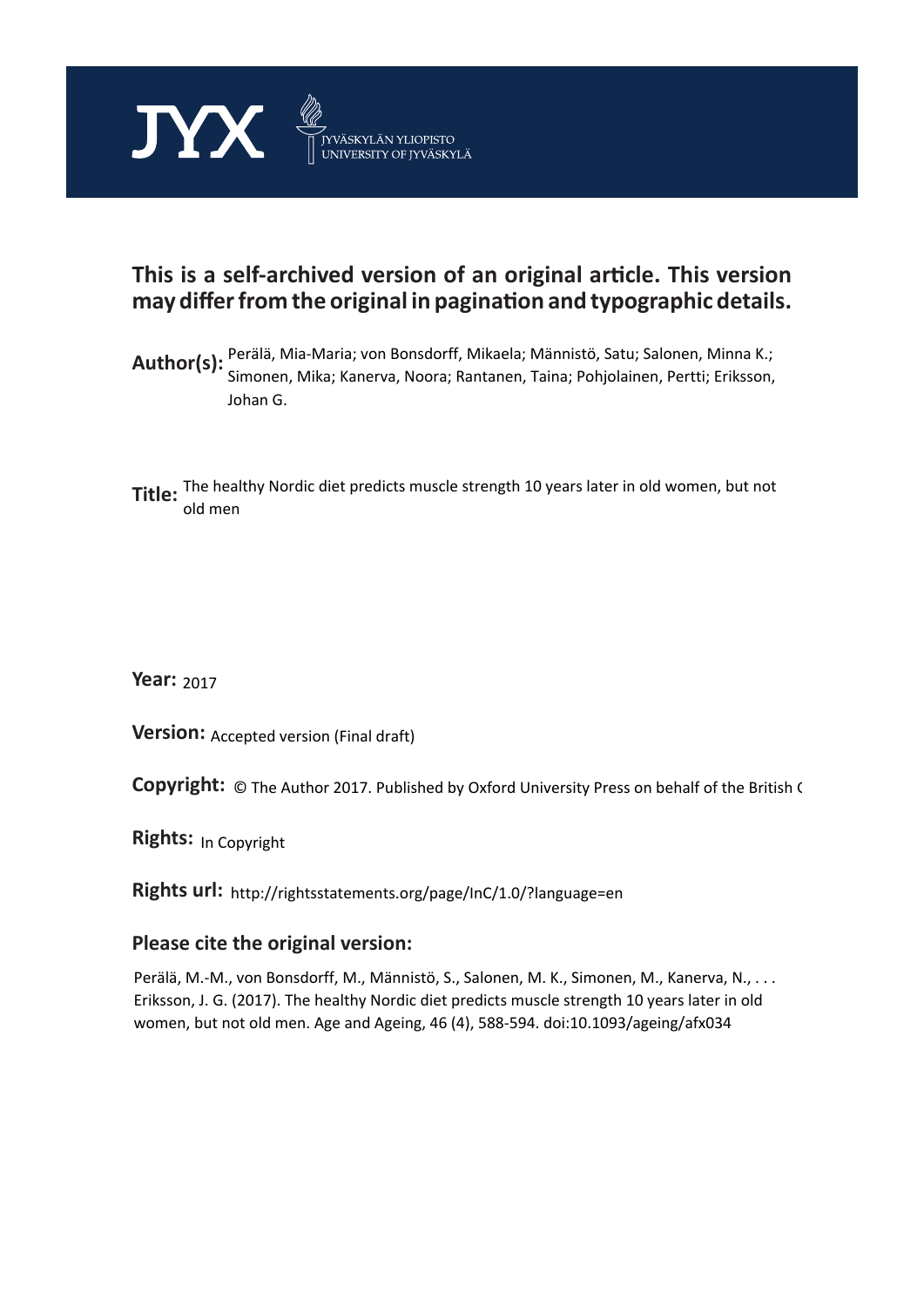Mia-Maria Perälä<sup>1,2</sup>, Mikaela B von Bonsdorff<sup>3</sup>, Satu Männistö<sup>1</sup>, Minna K Salonen<sup>1,2</sup>, Mika Simonen<sup>4</sup>, Noora Kanerva<sup>1</sup>, Taina Rantanen<sup>3</sup>, Pertti Pohjolainen<sup>5</sup>, Johan G Eriksson<sup>1,2,6,7</sup>

<sup>1</sup> Department of Health, National Institute for Health and Welfare, Helsinki, Finland

<sup>2</sup> Folkhälsan Research Center, Helsinki, Finland

<sup>3</sup> Gerontology Research Center and Department of Health Sciences, University of Jyväskylä, Jyväskylä, Finland

<sup>4</sup> Department of Social Research, University of Helsinki, Helsinki, Finland

<sup>5</sup> Age Institute, Helsinki, Finland

<sup>6</sup> Department of General Practice and Primary Health Care, University of Helsinki and Helsinki University Central Hospital, Unit of General Practice, Helsinki, Finland

Address correspondence to Mia-Maria Perälä, Department of Health, National Institute for Health and Welfare, P.O. Box 30, FI-00271 Helsinki, Finland, Email mia.perala@thl.fi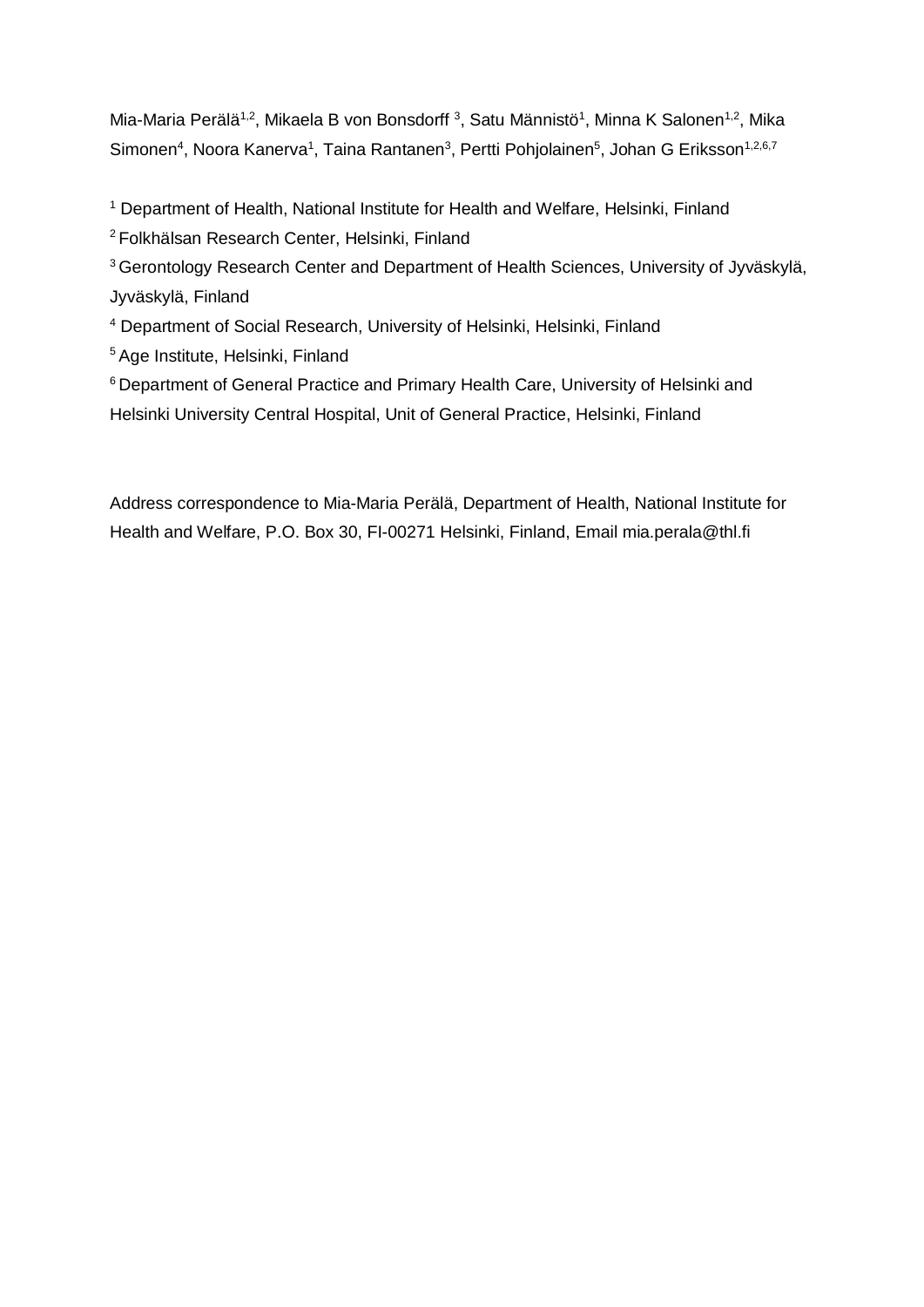**The healthy Nordic diet predicts muscle strength 10 years later in old women, but not old men**

### **Abstract**

**Background:** a number of nutrients have been found to be associated with better muscle strength and mass, however, the role of the whole diet on muscle strength and mass remains still unknown.

**Objective:** to examine whether the healthy Nordic diet predicts muscle strength, and mass 10 years later among men and women.

**Methods**: 1072 participants belong to the Helsinki Birth Cohort Study, born 1934–44. Diet was assessed with a validated food-frequency questionnaire during 2001–2004. The Nordic diet score (NDS) was calculated. The score included Nordic fruits, vegetables, cereals, ratio of polyunsaturated to saturated fatty acids, low-fat milk, fish, red meat, total fat and alcohol. Higher scores indicated better adherence to the healthy Nordic diet. Hand grip strength, leg strength (knee extension), and muscle mass were measured during the follow-up, between 2011 and 2013.

**Results:** In women, each 1-unit increase in the NDS was related to 1.83 N greater leg strength (95% confidence interval [CI] 0.14–3.51; *P*=0.034), and 1.44 N greater hand grip strength (95% CI 0.04–2.84; *P*=0.044). Women in the highest quartile of the NDS had on average 20.0 N greater knee extension results, and 14.2 N greater hand grip results than those in the lowest quartile. No such associations were observed among men. The NDS was not significantly related to muscle mass either in men or women.

**Conclusions:** adherence to the healthy Nordic diet seems to protect from weaker muscle strength in old women. Therefore, the healthy Nordic diet may help to prevent disability.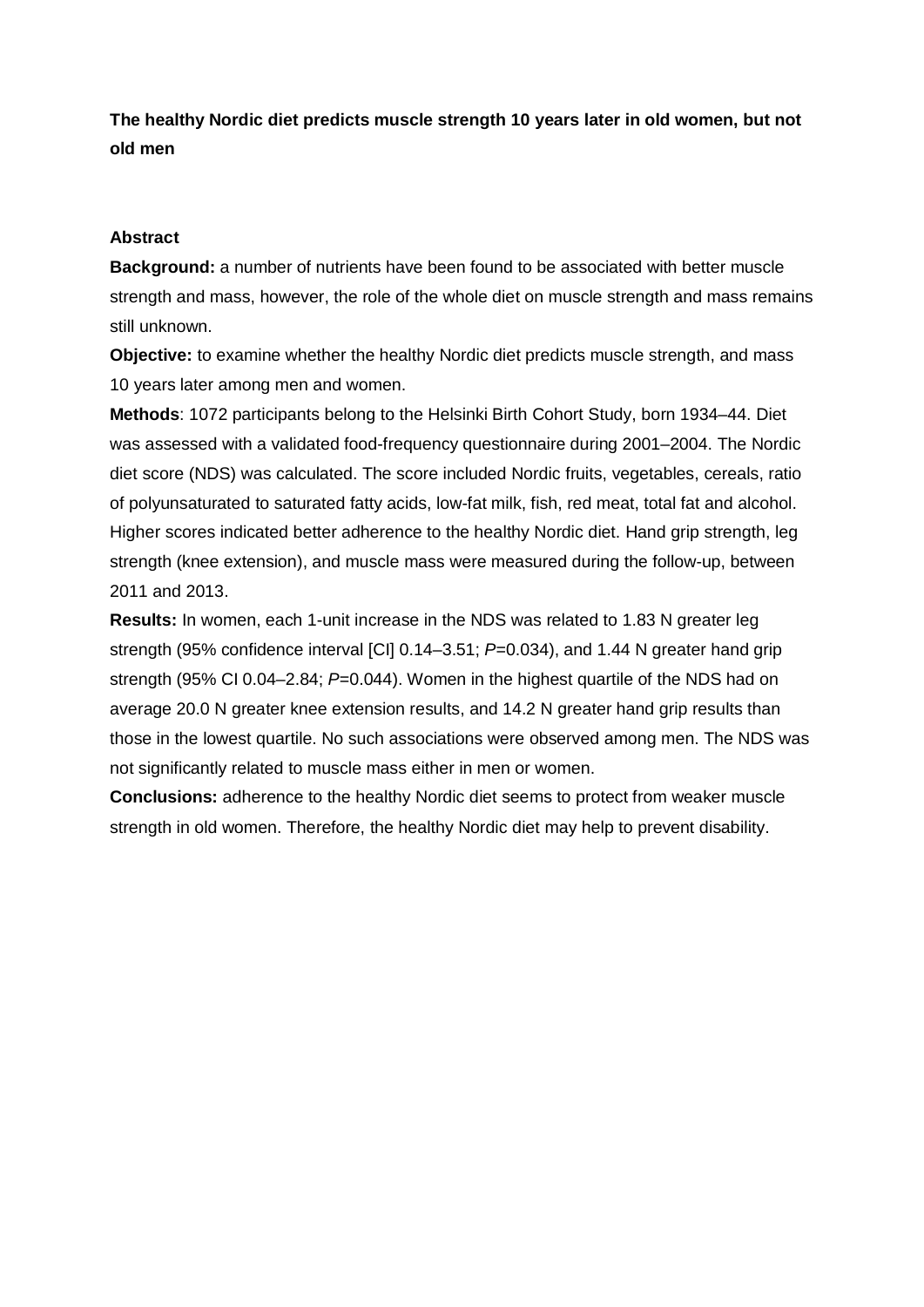#### **Introduction**

Skeletal muscle strength and mass decrease progressively with older age [1]. Poor muscle strength in later life is associated with several health consequences such as poor functioning and a greater risk of falls, disability and premature death and is related to significant health care costs [2, 3]. Lifestyle factors, such as exercise, have been shown to slow down the rate of decline in muscle strength and mass in older age [4]. However, less is known about the effect of other lifestyle factors, such as nutrition, which potentially can influence the rate of decline in muscle strength and mass and thus prevent disability.

Some nutrients have been shown to be linked with muscle strength and mass, including protein, vitamin D and the antioxidants β-carotene, vitamin E and vitamin C [5-11]. As the diet contains several foods and nutrients that interact with each other, the results of the associations between single nutrient and functioning may be confusing and difficult to interpret. Therefore, the interest has moved towards the whole diet instead of single nutrients for the last decade. Only a few studies have, however, investigated the role of the whole diet on muscle strength and mass. In these studies, a prudent diet was associated with better hand grip strength [9] and adherence to the Healthy Eating Index [12] and Mediterranean diet [13] was related to better muscle strength and physical functioning as well as decreased risk of mobility limitations in ageing individuals [14-16].

It is well known that local foods that are part of the food culture are better adapted to the diet compared to foreign foods. Therefore, the Mediterranean diet may not be easily adopted by other communities including the Nordic countries due to differences in food culture and resources. Thus, diets that take into account regional food culture and resources are needed. For example, the healthy Nordic diet is based on healthy, common local Nordic food items, characterised by high consumption of Nordic fruits, vegetables, whole-grain products, fish, and rapeseed oil and low consumption of red meat, and alcohol [17, 18]. Adherence to the healthy Nordic diet has been shown to be associated with better physical capacity in old age as well as smaller waist circumference, better insulin sensitivity, less low-grade inflammation, and hypertension [19-22]. However, it is still unknown whether the healthy Nordic diet has positive influences on muscle strength and mass as well. We therefore examined the associations between adherence to the healthy Nordic diet and muscle strength, and mass 10 years later among men and women.

#### **Methods**

*Design and study population*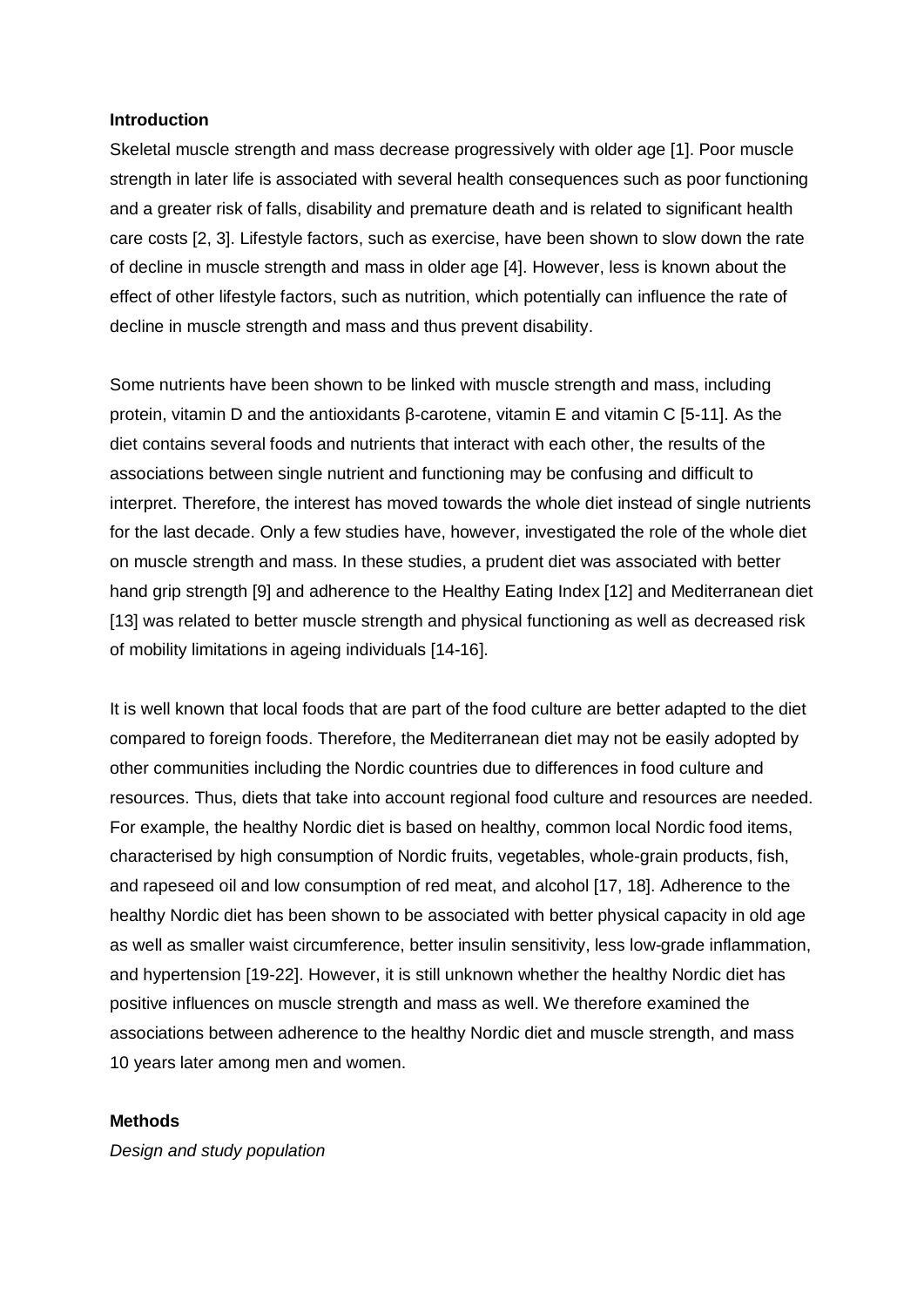The subjects of this study belong to the Helsinki Birth Cohort Study, which includes 4630 men and 4130 women who were born at Helsinki University Central Hospital between 1934 and 1944 [23]. Using random-number tables, a sample of 2902 participants was invited to a clinical examination during 2001–2004. Of these, 2003 men and women participated. In 2011–2013, 1404 men and women were still traceable and were invited to a follow-up clinical examination. A total of 1094 men and women participated. Both clinical studies were approved by the Coordinating Ethics Committee of the Hospital District of Helsinki and Uusimaa. Written informed consent was obtained from each subject.

#### *Dietary assessment*

At the baseline clinical examination, the food intake over the previous 12 months was assessed by a validated, 128-item food-frequency questionnaire (FFQ) [24]. The average use of each food-item and mixed dish was recorded by nine frequency categories ranging from never or seldom to at least six times a day. The portion sizes were fixed, e.g. a glass or a slice of bread. At the clinic, participants completed the FFQ, which was then checked by a research nurse. Exclusions were made due to incompletely filled FFQ and daily energy intake cut-off points corresponding to 0.5 % at both ends of the daily energy intake distributions for men and women. The average daily intakes of nutrients and foods were calculated with the national food composition database, Fineli®.

The details of the Nordic diet score (NDS), also known as the Baltic Sea Diet Score [18], has been described elsewhere. In brief, it is based on nine components: high intake of Nordic fruits (apples, pears, and berries); Nordic vegetables (tomatoes, cucumber, leafy vegetables, roots, cabbages and peas); Nordic cereals (rye, oat, and barley); low-fat and fat-free milk; Nordic fish (salmon and freshwater fishes); ratio of polyunsaturated fatty acids to saturated fatty acids and trans-fatty acids; low intake of red and processed meat; total fat; and moderate or low intake of alcohol. The NDS components were divided using sex-specific quartiles of average daily intakes, and for each dietary component, except alcohol, points from 0 to 3 were assigned according to the predictable impact on health. In addition, participants received 1 point if alcohol intake was moderate (≤20 g/day alcohol for men and ≤10 g/day alcohol for women) and 0 if above. The NDS ranged from 0 to 25, where a higher score indicates better adherence to the healthy Nordic diet.

#### *Muscle strength and mass measurements*

At the follow-up clinical examination, maximal isometric hand grip strength and leg strength (knee extension) were measured in a sitting position using an adjustable dynamometer chair (Good Strength, Metitur Oy, Jyväskylä, Finland) [25]. Isometric hand grip strength was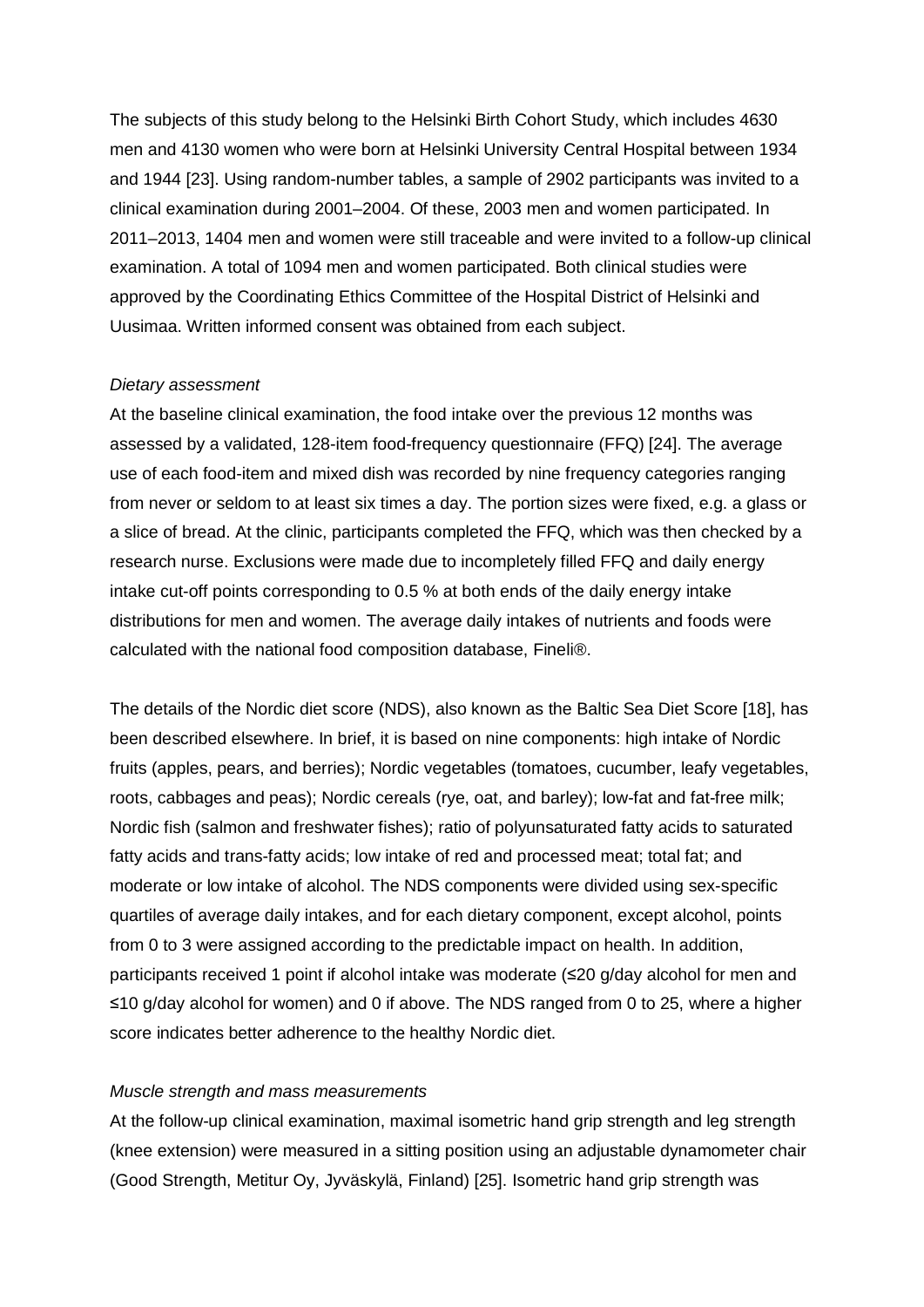measured on the dominant hand by fixing the arm to the armrest of the chair with the elbow flexed at an angle of 90°. Isometric leg strength was measured on dominant leg at a knee angle of 60° from full extension. The contraction was maintained for 2–3 s. The participants were allowed one practice followed by three measurements. The best result was chosen for the analysis. Total lean body mass was measured by bioelectrical impedance analysis using the InBody 3.0 eight-polar tactile electrode system (Biospace Co., Ltd, Seoul, Korea). All measurements were performed by a team of trained research assistants.

#### *Covariates*

During the baseline clinical examination, height was measured to the nearest 0.1 cm and weight to 0.1 kg. Body mass index (BMI) was calculated as (weight (kg)/height (m)<sup>2</sup>). Energy intake was measured with an FFQ as an average intake (in MJ per day). Based on the questionnaires, the level of educational attainment was categorised into three groups according to the number of years in school: basic (≤9 years of education); secondary (10–12 years), and higher (≥13 years). For smoking status, participants were classified as never, former, or current smokers. Participants' physical activity was measured by using a validated exercise questionnaire [26] which assessed duration, frequency and intensity of the most common forms of leisure time physical activity, including indoor and outdoor activities performed during the previous 12 months. For each intensity grade, activity-specific metabolic equivalent values were used.

#### *Statistical analyses*

A total of 1072 participants had adequate information on both muscle strength and mass and food intake. There were significant interactions between sex and the NDS on the muscle strength and mass and therefore men and women were analysed separately (P-value for all <0.05). The associations between the NDS and muscle strength, and mass were analysed by linear regression analyses. The models were adjusted for potential confounding variables, which included age and energy intake (Model 1), while Model 2 was further adjusted for BMI, smoking status, educational attainment, and physical activity.

If the NDS was significantly related to the muscle strength or mass, we tested which of the NDS components contributed the most to the observed association. All statistical analyses were done using the SPSS Statistics version 23 for Windows® (SPSS Inc., Chicago, IL, USA). Significance was defined as P<0.05.

#### **Results**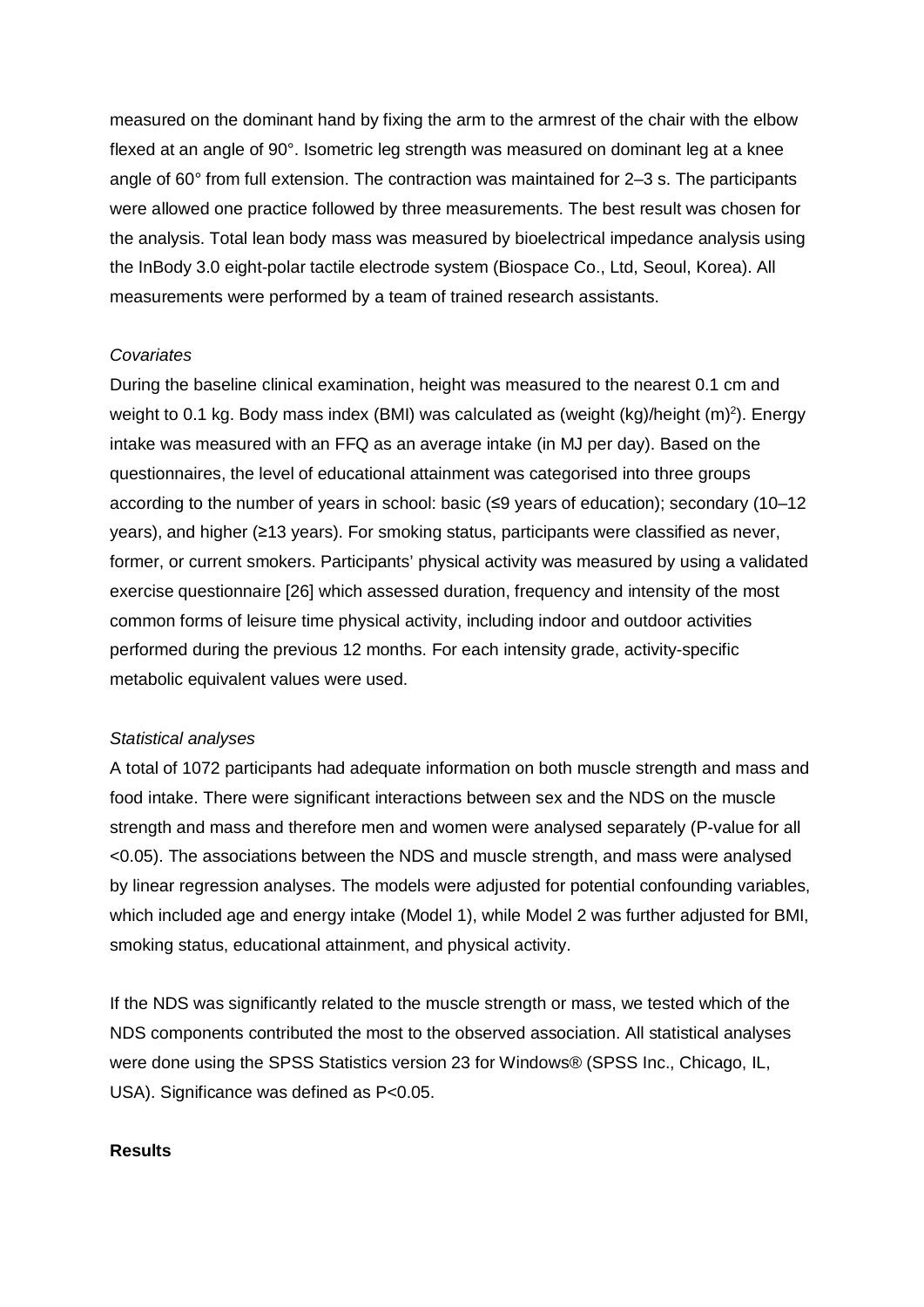The final analysis included 472 men and 600 women. Participants with higher adherence to the NDS were slightly older, more educated, less often smokers, and physically more active (**Table 1**). In women, each 1-unit increase in the NDS was related to 1.83 N greater leg strength (95% confidence interval [CI] 0.14–3.51; P=0.034), and 1.44 N greater hand grip strength (95% CI 0.04–2.84; P=0.044) (**Table 2**). Women in the highest quartile of the NDS had on average 20.0 N greater knee extension results, and 14.2 N greater hand grip results compared to those in the lowest quartile. No such statistically significant associations were observed in men. There were no significant associations between the NDS and muscle mass either in men or women (**Table 2**).

**Table 3** shows associations between single NDS component and muscle strength by quartiles of NDS among women. Nordic cereals and alcohol intake were positively related to leg strength. In addition, red and processed meat was inversely and intake of alcohol was positively related to hand grip strength.

#### **Discussion**

This study shows that adherence to the healthy Nordic diet predicts greater hand grip and leg muscle strength 10 years later among women but not among men. We observed that hand grip strength was on average 5% and leg strength 7% greater among those women who had the highest adherence to the healthy Nordic diet compared to those with the lowest adherence. It has been shown that muscle strength declines approximately 10-15% per decade in old age [27]. Therefore, we suggest that a healthy diet, such as the healthy Nordic diet may have a major impact on a person's physical functioning and may contribute to the prevention of disability among older women. To the best of our knowledge, this is the 1st study investigating the association between the healthy Nordic diet and muscle strength and mass in older men and women.

We have recently reported that the healthy Nordic diet is related to better physical capacity in old women [21]. In the present study, we provide novel information by showing that adherence to the healthy Nordic diet predicts greater muscle isometric strength but not muscle mass. Thus, we propose that the association of the healthy Nordic diet with physical capacity is mostly the result of Nordic diets positive effect on muscle isometric strength whereas muscle mass has only a minor role.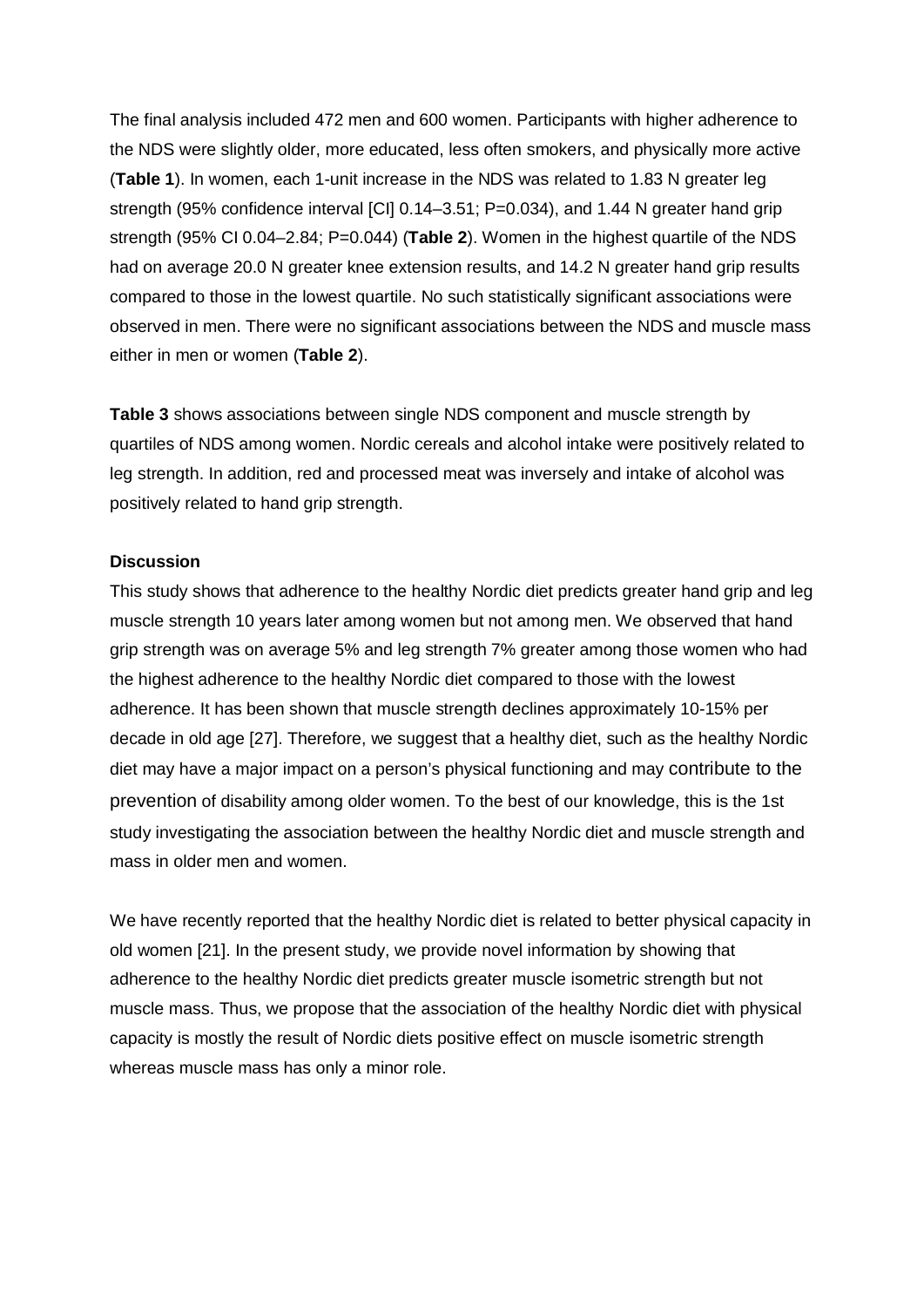Our results confirmed previous findings that suggest beneficial effects of the Mediterranean diet and Healthy Eating Index on muscle strength [12-16]. Even though foods in these diets refer to different variants there are several similarities between these diets, e.g. all diets are rich in fruits, vegetables, whole grains, fish and low-fat dairy products. Several mechanisms could mediate the positive effects that the healthy Nordic diet had on muscle strength. For example, the healthy Nordic diet has been shown to decrease the likelihood of obesity [22], a factor which is closely related to decline of muscle strength and mass [28]. In addition, adherence to the healthy Nordic diet is related to high intake of several antioxidants, including β-carotene and vitamin C and E [21]. Several studies have reported associations between low antioxidants level and greater risk of developing poor muscle strength [5-11]. We also observed that antioxidants rich Nordic cereals were positively and red and processed meat that increase oxidation and inflammation were inversely associated with greater muscle strength. It is well known that both oxidative stress and inflammation have a crucial role on the development of declines of muscle strength and mass [28]. Therefore, we suggest that the association between the healthy Nordic diet and muscle strength may be partly explained by its beneficial effect on oxidative stress and inflammation.

We observed that the NDS was not statistically significantly related to muscle mass in this study. To the best of our knowledge, previous studies have not investigated the association between the whole diet and muscle mass in older age. According to studies focusing upon single nutrients, there is strong evidence that protein intake has a beneficial effect on muscle mass whereas more evidence is needed about the effect of other nutrients on muscle mass [29]. In addition, it has been shown that muscle strength declines faster than muscle mass with older age [29]. Therefore, it could be that the association between diet and muscle strength may be detected earlier than the association between diet and muscle mass.

In our study, the NDS was related to greater muscle strength in women but not in men. We have previously shown that the NDS was related to better physical capacity in women but not in men [21]. This finding is also in line with a previous study in which a significant association between diet and muscle strength was observed only in women [7]. The reason for observed sex differences is still unknown. However, it is known that muscle strength declines earlier in women than in men, which is mostly the result of changes in hormonal status during menopause [30]. Therefore, differences in sex hormones could partly explain observed sex differences. We also suggest that sex differences in life expectancy may, at least partly, explain these findings because the life expectancy of women is longer than men. This could result in greater healthy survivor effects among men than women in our study cohort. In addition, the NDS was based on sex-specific quartiles, thus, men with the high NDS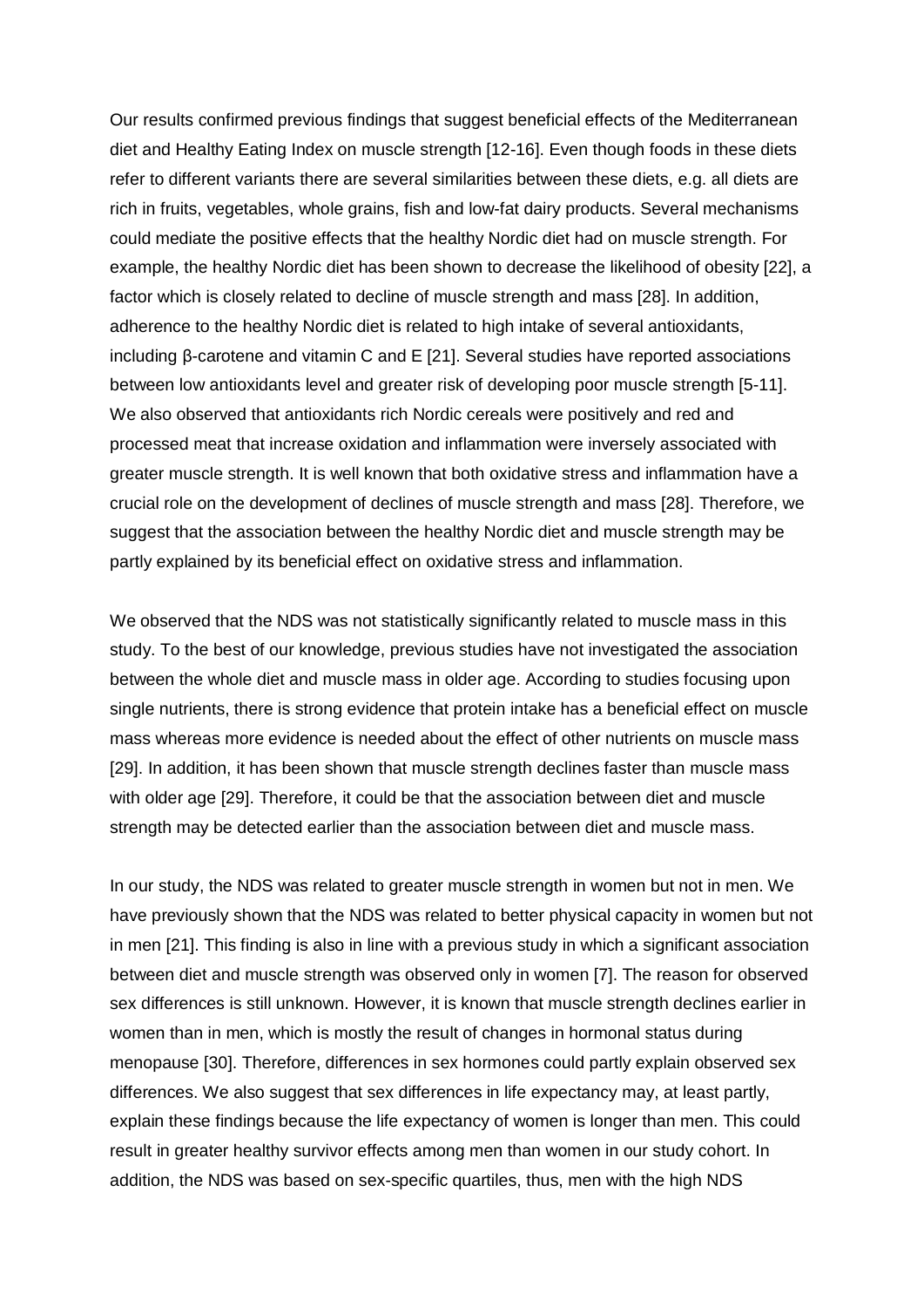consumed lower amounts of favourable foods and higher amounts of unfavourable foods than women, as seen in Table 1. It has also been speculated that adult lifestyles, including diet and physical activity, may have important effect on physical performance especially among older women [7].

Strengths of this study include the use of a large study population consisting of both men and women. We also objectively measured both upper-body and lower-body muscle strength. In addition, we investigated the whole diet instead of focusing upon single nutrients. As the diet contains several food items and each food-item contains several nutrients that interact with each other, the results of the associations between single nutrient and muscle strength and mass may be confusing and difficult to interpret. Studies investigating the whole diet may be easy for the public to understand and therefore, results may be more easily applied to public health settings. This study also has some potential limitations. The diet and the physical activity were assessed only at baseline; therefore, any changes in the diet or physical activity during the 10 year follow-up were not captured. In addition, when the diet is assessed by an FFQ, participants may overestimate healthy and underestimate unhealthy food consumption [25] which may lead to some misclassifications in the NDS quartiles. However, we used a validated FFQ that measured the entire diet and ranks subjects reasonably well according to their dietary intakes [24, 25]. Our observed associations were robust to adjustment for physical activity and socioeconomic status, however, intervention studies are needed to be certain that the Nordic diet has causal effects rather than serving as a marker of better overall quality of life. Those who participated in the follow-up clinical examination were younger, thinner, more educated, and had healthier diet at baseline compared with those who did not participate as reported earlier [21]. Hence, we cannot disregard the possibility of selection bias influencing observed associations. These restrictions, however, are likely to underestimate than increase our ability to detect statistically significant associations between diet and muscle strength.

#### *Conclusion*

Our results demonstrate that in women the adherence to the healthy Nordic diet was associated with greater muscle strength measured 10 years later. Therefore, a healthy diet, such as the healthy Nordic diet, may slow down the decrease in muscle strength in older people and may have positive effects on later life physical functioning. However, further longitudinal prospective studies are needed to confirm the associations between the healthy Nordic diet and muscle strength in other Nordic countries.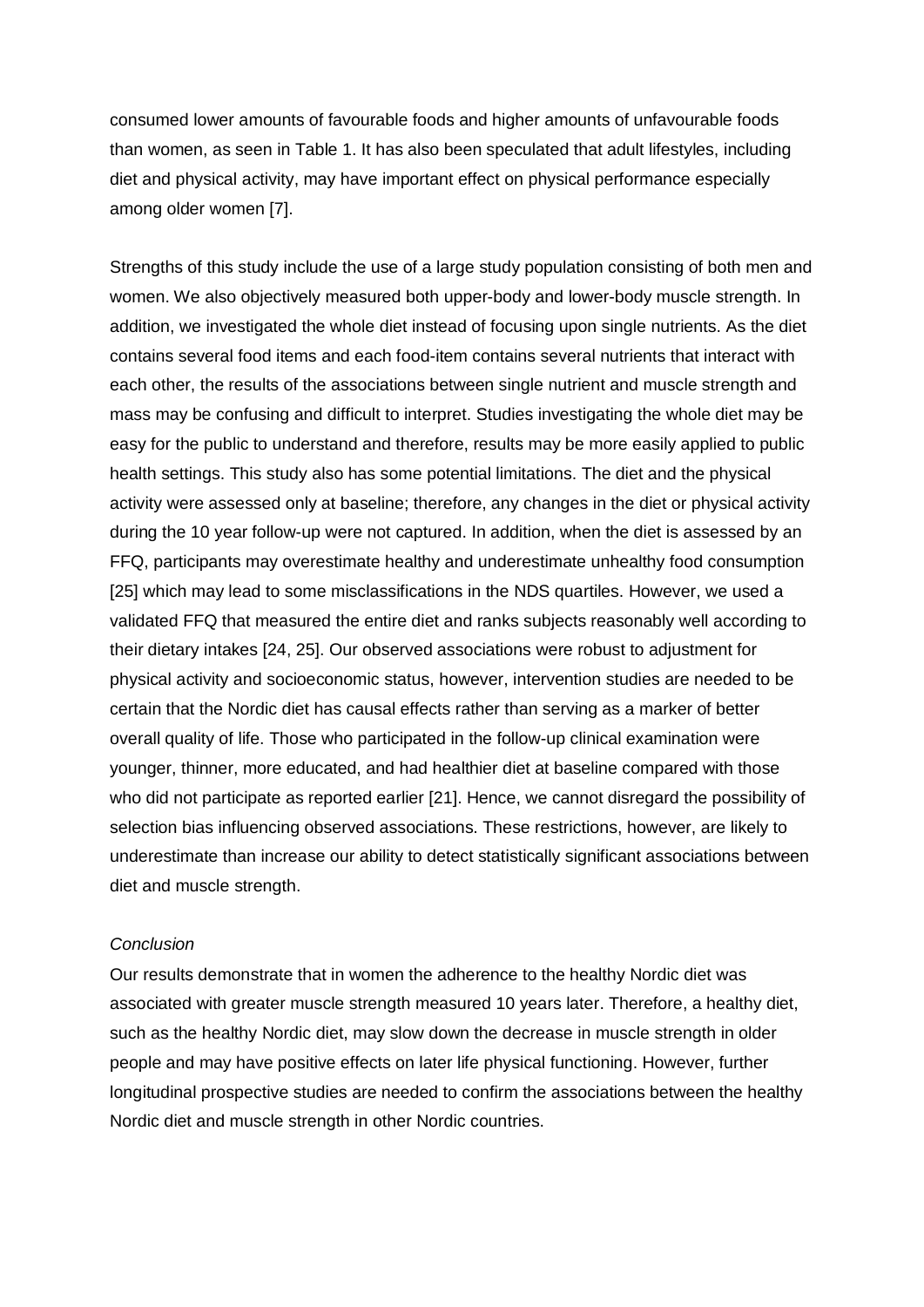# **Key points:**

- · Adherence to the healthy Nordic diet predicts better hand grip and leg muscle strength in old women.
- · The healthy Nordic diet may have positive impact on physical functioning in old age and thus may help protect to disability.
- · The healthy Nordic diet is not associated with muscle mass.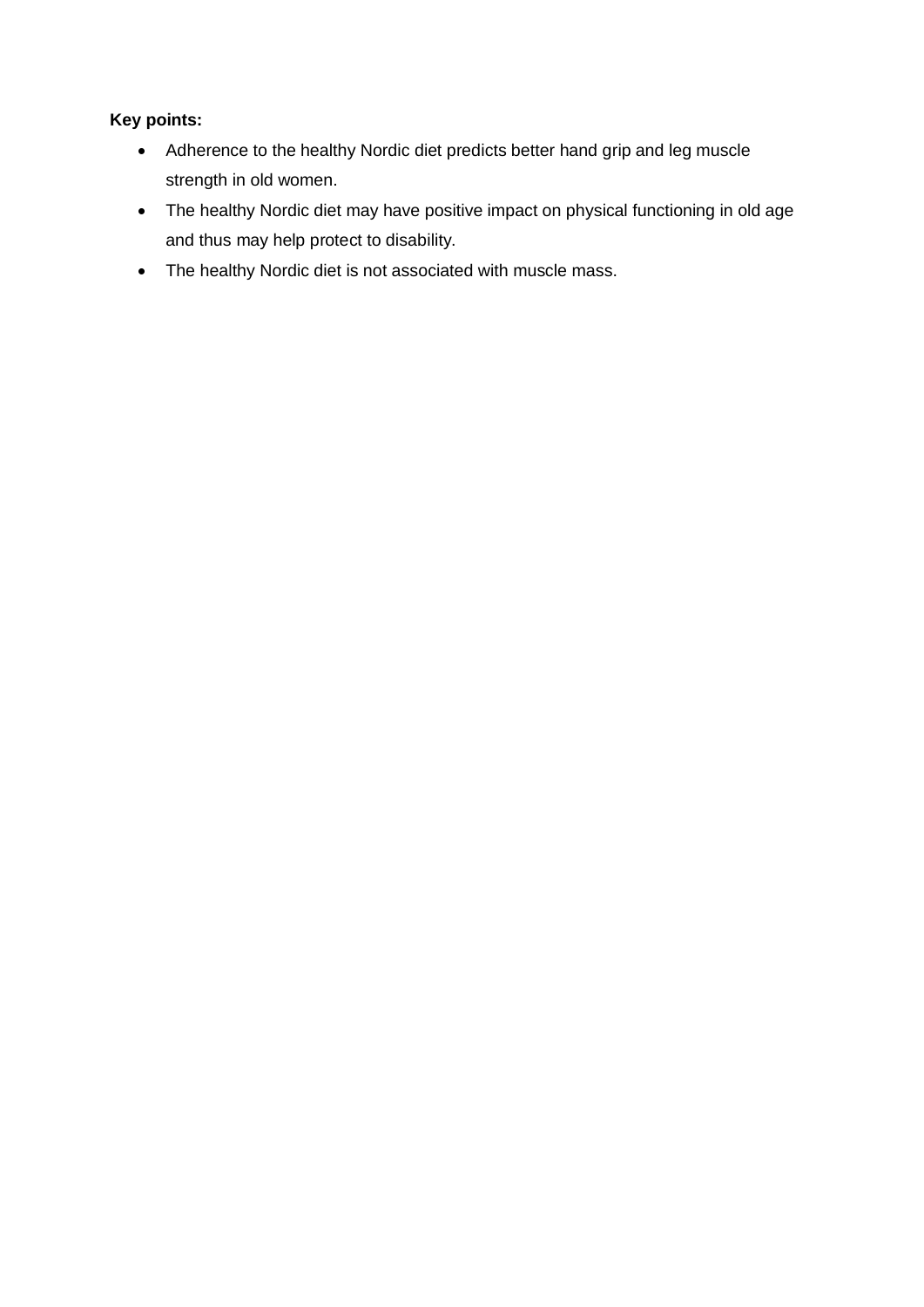# **Funding**

This work was supported by grants from Academy of Finland (M.v.B. grant no. 257239; J.G.E. grant no. 129369, 129907, 135072, 129255 and 126775); British Heart Foundation; Finska Läkaresällskapet; Samfundet Folkhälsan; Juho Vainio Foundation; Signe and Ane Gyllenberg Foundation; Yrjö Jahnsson Foundation; The Diabetes Research Foundation; Finnish Foundation for Cardiovascular Research; EU H2020-PHC-2014-DynaHealth grant no. 633595, and Emil Aaltonen Foundation. The funding sources had no role in the study design; collection, analysis or interpretation of the data; or writing of the report.

# **Acknowledgements**

We thank the volunteers for taking the time to participate in the clinical study and the research nurses for carrying out the clinical examinations, and Niina Kaartinen, Tommi Korhonen, and Sigrid Rosten for assisting with the technical aspects of the study.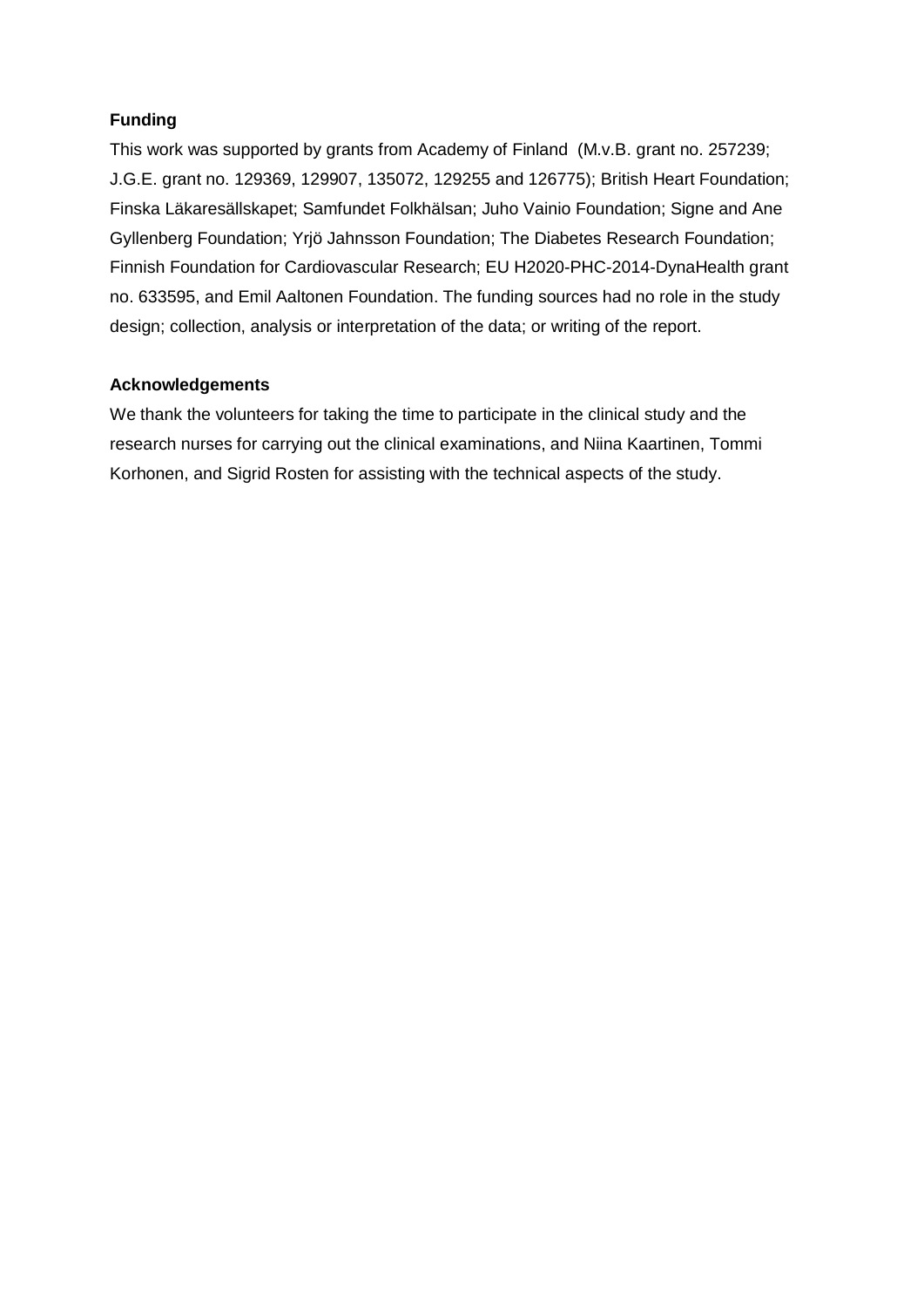#### **References**

1. Frontera WR, Hughes VA, Fielding RA, Fiatarone MA, Evans WJ, Roubenoff R. Aging of skeletal muscle: a 12-yr longitudinal study. J Appl Physiol (1985) 2000; 88: 1321-6.

2. Cooper R, Strand BH, Hardy R, Patel KV, Kuh D. Physical capability in mid-life and survival over 13 years of follow-up: British birth cohort study. BMJ 2014; 348: g2219.

3. Legrand D, Vaes B, Mathei C, Adriaensen W, Van Pottelbergh G, Degryse JM. Muscle strength and physical performance as predictors of mortality, hospitalization, and disability in the oldest old. J Am Geriatr Soc 2014; 62: 1030-8.

4. Deutz NE, Bauer JM, Barazzoni R, Biolo G, Boirie Y, Bosy-Westphal A et al. Protein intake and exercise for optimal muscle function with aging: Recommendations from the ESPEN Expert Group. Clinical nutrition (Edinburgh, Scotland) 2014; 33 :929-36.

5. Cesari M, Pahor M, Bartali B, Cherubini A, Penninx BW, Williams GR et al. Antioxidants and physical performance in elderly persons: the Invecchiare in Chianti (InCHIANTI) study. Am J Clin Nutr 2004; 79: 289-94.

6. Houston DK, Cesari M, Ferrucci L, Cherubini A, Maggio D, Bartali B et al. Association between vitamin D status and physical performance: the InCHIANTI study. J Gerontol A Biol Sci Med Sci 2007; 62: 440-6.

7. Martin H, Aihie Sayer A, Jameson K, Syddall H, Dennison EM, Cooper C et al. Does diet influence physical performance in community-dwelling older people? Findings from the Hertfordshire Cohort Study. Age Ageing 2011; 40: 181-6.

8. Mithal A, Bonjour JP, Boonen S, Burckhardt P, Degens H, El Hajj Fuleihan G et al. Impact of nutrition on muscle mass, strength, and performance in older adults. Osteoporos Int 2013; 24: 1555-66.

9. Robinson SM, Jameson KA, Batelaan SF, Martin HJ, Syddall HE, Dennison EM et al. Diet and its relationship with grip strength in community-dwelling older men and women: the Hertfordshire cohort study. J Am Geriatr Soc 2008; 56: 84-90.

10. Tieland M, Brouwer-Brolsma EM, Nienaber-Rousseau C, van Loon LJ, De Groot LC. Low vitamin D status is associated with reduced muscle mass and impaired physical performance in frail elderly people. Eur J Clin Nutr 2013; 67: 1050-5.

11. Scott D, Blizzard L, Fell J, Giles G, Jones G. Associations between dietary nutrient intake and muscle mass and strength in community-dwelling older adults: the Tasmanian Older Adult Cohort Study. J Am Geriatr Soc 2010; 58: 2129-34.

12. Xu B, Houston DK, Locher JL, Ellison KJ, Gropper S, Buys DR et al. Higher Healthy Eating Index-2005 scores are associated with better physical performance. J Gerontol A Biol Sci Med Sci 2012; 67: 93-9.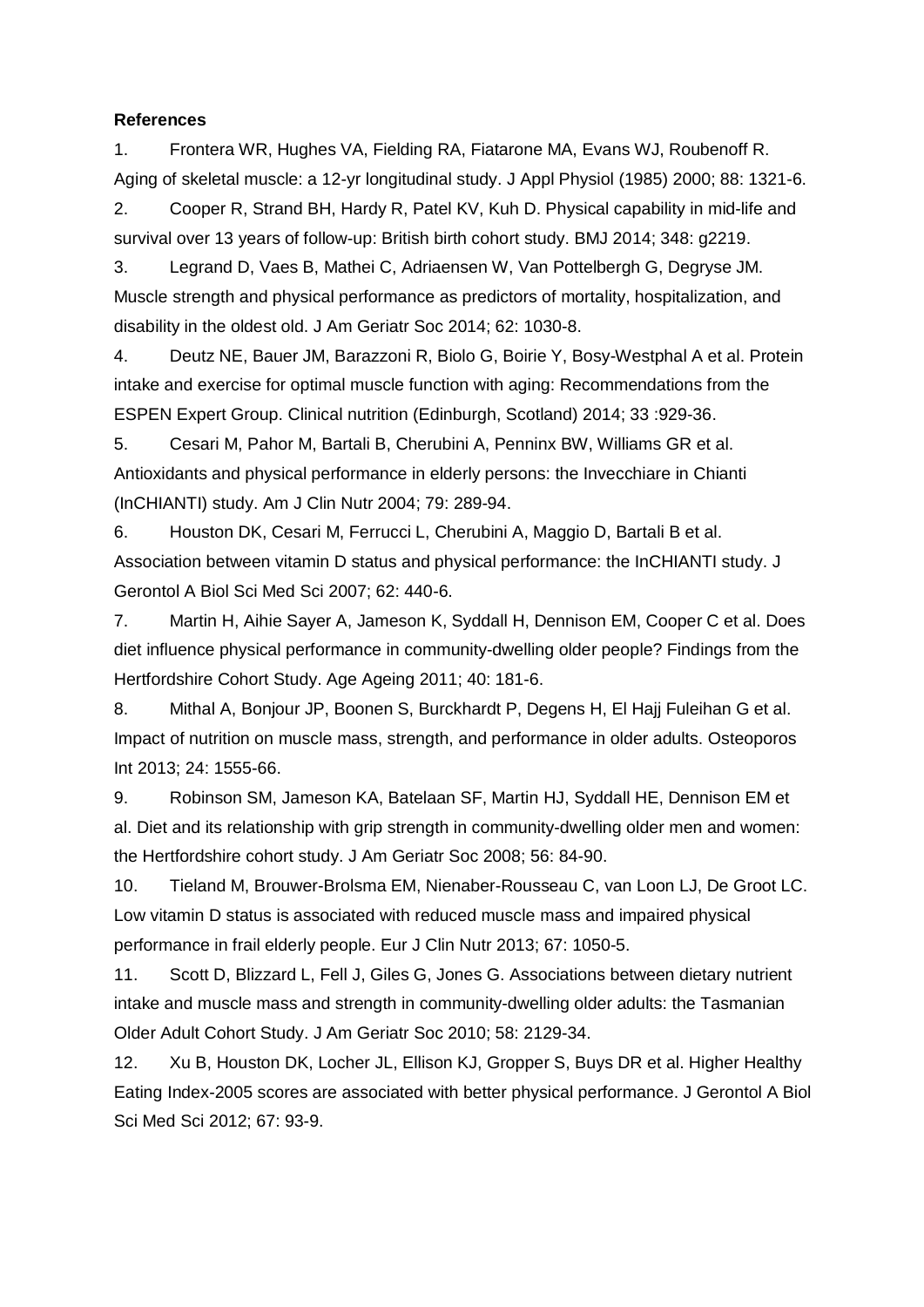13. Zbeida M, Goldsmith R, Shimony T, Vardi H, Naggan L, Shahar DR. Mediterranean diet and functional indicators among older adults in non-Mediterranean and Mediterranean countries. J Nutr Health Aging 2014; 18: 411-8.

14. Milaneschi Y, Bandinelli S, Corsi AM, Lauretani F, Paolisso G, Dominguez LJ et al. Mediterranean diet and mobility decline in older persons. Exp Gerontol 2011; 46: 303-8.

15. Shahar DR, Houston DK, Hue TF, Lee JS, Sahyoun NR, Tylavsky FA et al. Adherence to mediterranean diet and decline in walking speed over 8 years in communitydwelling older adults. J Am Geriatr Soc 2012; 60: 1881-8.

16. Xu B, Houston D, Locher JL, Zizza C. The association between Healthy Eating Index-2005 scores and disability among older Americans. Age Ageing 2012; 41: 365-71.

17. Adamsson V, Reumark A, Cederholm T, Vessby B, Riserus U, Johansson G. What is a healthy Nordic diet? Foods and nutrients in the NORDIET study. Food Nutr Res 2012; 56.

18. Kanerva N, Kaartinen NE, Schwab U, Lahti-Koski M, Männistö S. The Baltic Sea Diet Score: a tool for assessing healthy eating in Nordic countries. Public Health Nutr 2013; 17: 1697-705.

19. Adamsson V, Reumark A, Fredriksson IB, Hammarstrom E, Vessby B, Johansson G et al. Effects of a healthy Nordic diet on cardiovascular risk factors in hypercholesterolaemic subjects: a randomized controlled trial (NORDIET). J Intern Med 2011; 269: 150-9.

20. Kanerva N, Loo BM, Eriksson JG, Leiviskä J, Kaartinen NE, Jula A et al. Associations of the Baltic Sea diet with obesity-related markers of inflammation. Ann Med 2014; 46: 90-6.

21. Perälä MM, von Bonsdorff M, Männistö S, Salonen MK, Simonen M, Kanerva N et al. A healthy Nordic diet and physical performance in old age: findings from the longitudinal Helsinki Birth Cohort Study. Br J Nutr 2016; 115: 878-86.

22. Kanerva N, Kaartinen NE, Schwab U, Lahti-Koski M, Männistö S. Adherence to the Baltic Sea diet consumed in the Nordic countries is associated with lower abdominal obesity. Br J Nutr 2013; 109: 520-8.

23. Barker DJ, Osmond C, Forsén TJ, Kajantie E, Eriksson JG. Trajectories of growth among children who have coronary events as adults. N Engl J Med 2005; 353: 1802-9.

24. Paalanen L, Männistö S, Virtanen MJ, Knekt P, Räsänen L, Montonen J et al. Validity of a food frequency questionnaire varied by age and body mass index. J Clin Epidemiol 2006; 59: 994-1001.

25. Heikkinen E. Functional capacity and health of elderly people--the Evergreen project. Background, design and methods of the project. Scand J Soc Med Suppl 1997; 53: 1-18.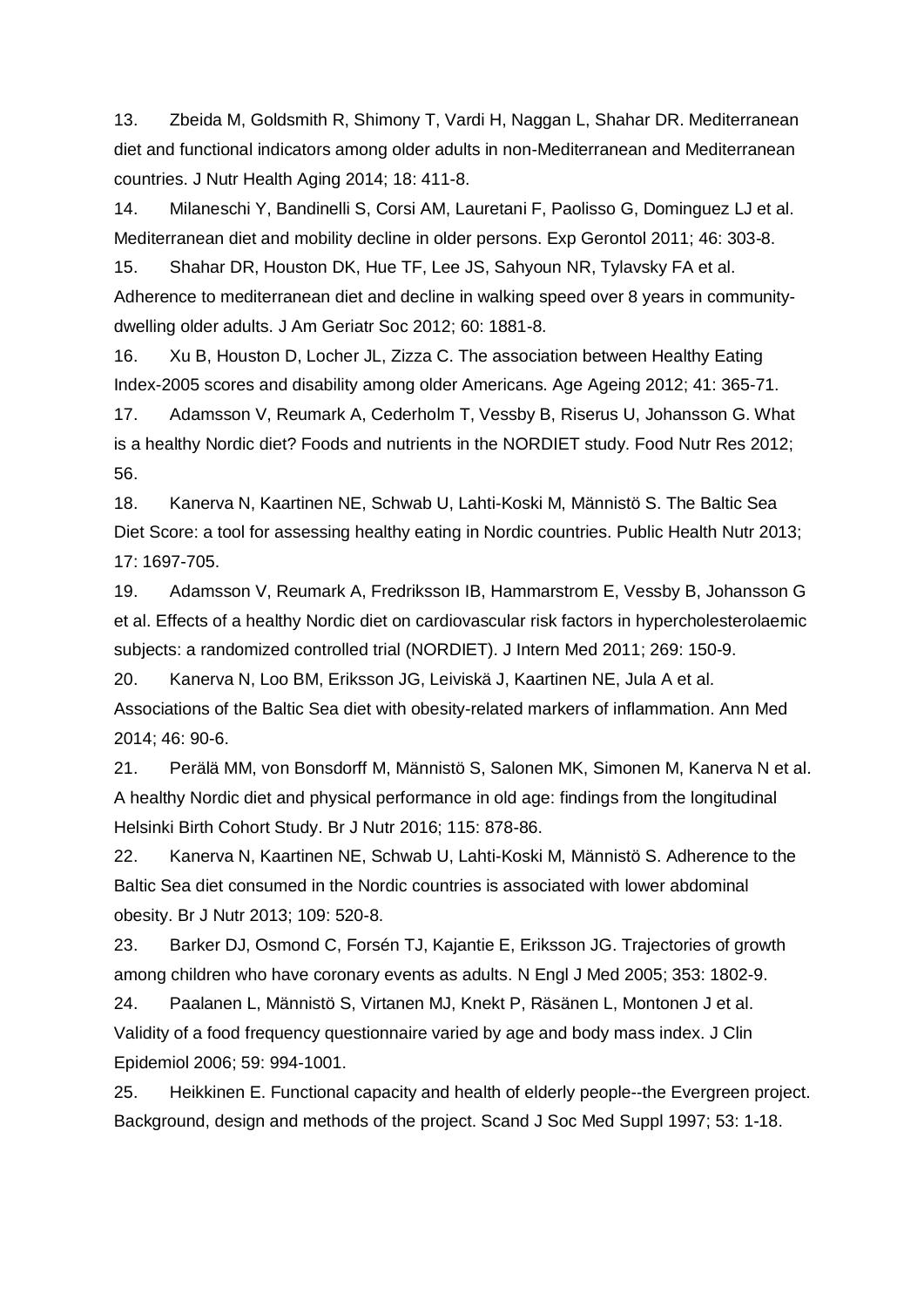26. Lakka TA, Salonen JT. Intra-person variability of various physical activity assessments in the Kuopio Ischaemic Heart Disease Risk Factor Study. Int J Epidemiol 1992; 21: 467-72.

27. Hughes VA, Frontera WR, Wood M, Evans WJ, Dalla GE, Roubenoff R et al. Longitudinal muscle strength changes in older adults: Influence of muscle mass, physical activity, and health. J Gerontol A Biol Sci Med Sci 2006; 61: 1059-64.

28. Rolland Y, Czerwinski S, Abellan Van Kan G, Morley JE, Cesari M, Onder G et al. Sarcopenia: its assessment, etiology, pathogenesis, consequences and future perspectives. J Nutr Health Aging 2008; 12: 433-50.

29. Welch AA. Nutritional influences on age-related skeletal muscle loss. Proc Nutr Soc 2014; 73: 16-33.

30. Phillips SK, Rook KM, Siddle NC, Bruce SA, Woledge RC. Muscle weakness in women occurs at an earlier age than in men, but strength is preserved by hormone replacement therapy. Clin Sci 1993; 84: 95-98.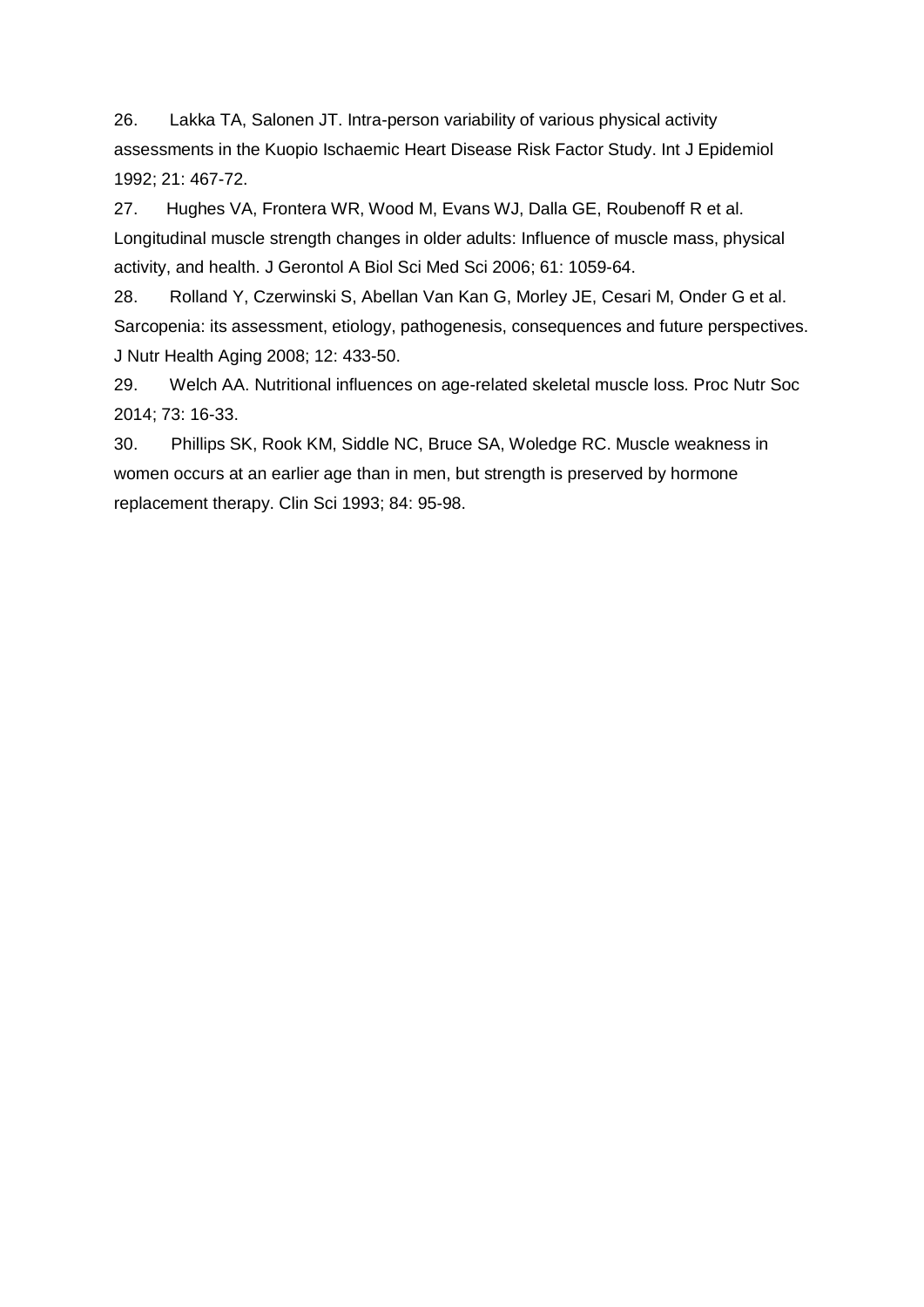| Women                       |                |               |               | Men                         |               |                |               |                       |                |
|-----------------------------|----------------|---------------|---------------|-----------------------------|---------------|----------------|---------------|-----------------------|----------------|
| Nordic diet score quartiles |                |               |               | Nordic diet score quartiles |               |                |               |                       |                |
| $\mathbf{1}$                | $\overline{2}$ | 3             | 4             |                             | $\mathbf{1}$  | $\overline{2}$ | 3             | 4                     |                |
| Mean (SD)                   | Mean (SD)      | Mean (SD)     | Mean (SD)     | P <sup>c</sup>              | Mean (SD)     | Mean (SD)      | Mean (SD)     | Mean (SD)             | P <sup>c</sup> |
| 171                         | 163            | 145           | 121           |                             | 139           | 130            | 109           | 94                    |                |
| 60.9(2.8)                   | 61.2(3.1)      | 61.7(3.1)     | 61.4(2.7)     | 0.059                       | 61.1(2.7)     | 61.3(2.6)      | 61.1(2.5)     | 61.5(2.6)             | 0.41           |
| 27.4 (4.9)                  | 27.5(4.6)      | 27.2(4.5)     | 26.3(4.4)     | 0.065                       | 27.1(3.5)     | 27.0(3.5)      | 27.4(3.5)     | 27.3(3.5)             | 0.41           |
|                             |                |               |               | < 0.001                     |               |                |               |                       | 0.011          |
| 47                          | 62             | 65            | 72            |                             | 15            | 29             | 31            | 38                    |                |
| 24                          | 21             | 23            | 17            |                             | 44            | 52             | 51            | 51                    |                |
| 29                          | 17             | 12            | 11            |                             | 31            | 19             | 18            | 11                    |                |
|                             |                |               |               | 0.015                       |               |                |               |                       | 0.40           |
| 52                          | 42             | 33            | 36            |                             | 40            | 33             | 33            | 29                    |                |
| 12                          | 18             | 22            | 15            |                             | 16            | 19             | 12            | 19                    |                |
| 36                          | 39             | 45            | 49            |                             | 44            | 48             | 55            | 52                    |                |
| 1881 (1365)                 | 2033 (1526)    | 1979 (1250)   | 2205 (1333)   | 0.081                       | 1657 (1104)   | 1950 (1647)    | 1881 (991)    | 2270 (1283)           | 0.001          |
| 7.8(2.1)                    | 12.0(0.8)      | 15.0(0.8)     | 18.6(1.7)     | < 0.001                     | 7.6(2.1)      | 11.9(0.8)      | 15.1(0.9)     | 18.5(1.6)             | < 0.001        |
|                             |                |               |               |                             |               |                |               |                       |                |
| 35.0 (26.9)                 | 53.3(27.8)     | 60.4 (31.8)   | 84.7 (29.3)   | < 0.001                     | 37.9 (26.0)   | 56.3(28.1)     | 68.1 (29.9)   | 97.0 (54.2)           | < 0.001        |
| 292.8 (288.7)               | 476.1 (313.2)  | 619.1 (300.4) | 727.2 (305.6) | < 0.001                     | 227.6 (233.0) | 384.6 (318.6)  | 440.4 (336.2) | 591.7 (320.9)         | < 0.001        |
| 78.7 (78.7)                 | 132.8 (119.3)  | 189.9 (201.4) | 277.5 (223.8) | < 0.001                     | 44.9 (47.5)   | 92.3 (126.9)   | 153.4 (139.0) | 198.9 (176.5)         | < 0.001        |
| 108.9 (176.7)               | 147.2 (188.3)  | 209.6 (216.3) | 253.4 (236.0) | < 0.001                     | 136.8 (197.2) | 226.1 (292.5)  | 259.1 (257.3) | 334.5 (279.3) < 0.001 |                |
|                             |                |               |               |                             |               |                |               |                       |                |

**Table 1.** Baseline characteristics and food intakes according to the Nordic diet score quartiles in women and men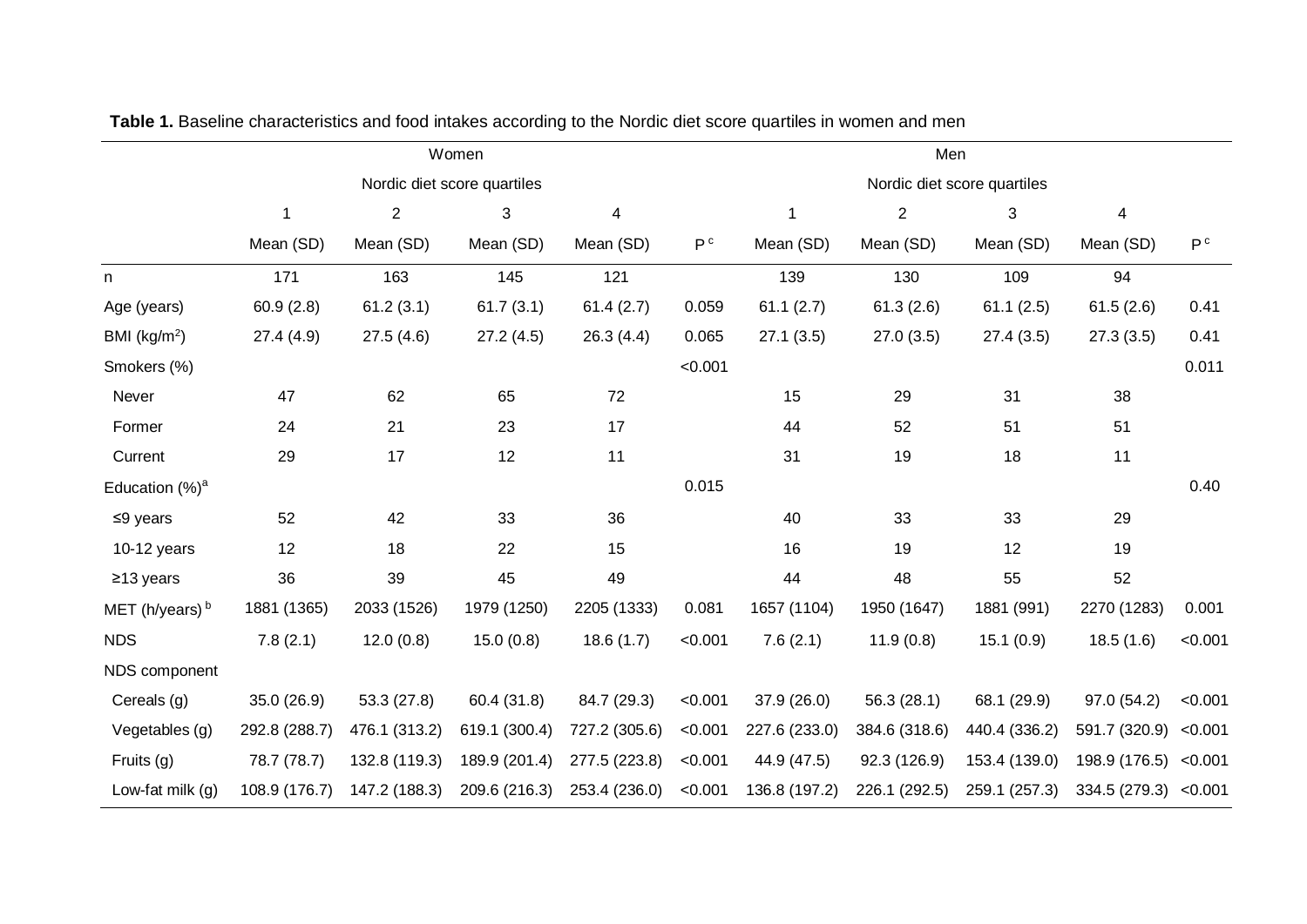| Fish (g)     | 25.2 (17.3)  | 40.5 (44.7) | 51.3(77.7)  | 55.2(41.0) | < 0.001 | 36.4(25.7)    | 52.0(32.7)    | 73.0 (56.4)   | 71.2 (50.3) | < 0.001 |
|--------------|--------------|-------------|-------------|------------|---------|---------------|---------------|---------------|-------------|---------|
| Fat ratio    | 0.37(0.10)   | 0.42(0.12)  | 0.49(0.15)  | 0.54(0.14) | < 0.001 | 0.38(0.10)    | 0.44(0.11)    | 0.49(0.13)    | 0.54(0.13)  | < 0.001 |
| Fat $(E%)$   | 35.6(4.2)    | 32.8(4.5)   | 31.2(4.2)   | 28.6(3.7)  | < 0.001 | 35.9(4.8)     | 33.4(4.6)     | 31.6(4.6)     | 28.4(4.0)   | < 0.001 |
| Red meat (g) | 104.5 (67.7) | 88.6 (63.3) | 82.8 (69.5) | 63.5(46.0) | < 0.001 | 174.5 (138.4) | 142.6 (109.8) | 128.4 (102.7) | 95.5(59.5)  | < 0.001 |
| Alcohol (g)  | 6.6(8.1)     | 5.4(8.1)    | 5.2(6.6)    | 4.5(5.8)   | 0.014   | 14.9 (17.4)   | 15.1(15.3)    | 12.8(13.3)    | 13.9(16.4)  | 0.42    |

SD, standard deviation; BMI, body mass index; MET, metabolic equivalent NDS, Nordic diet score; E%, per cent of total energy intake.

<sup>a</sup> Number of years in school.

**b** Leisure time physical activity.

 $\degree$  P value was determined using linear regression for continuous variables and χ  $^2$  test for categorical variables. Significance testing was at P<0.05.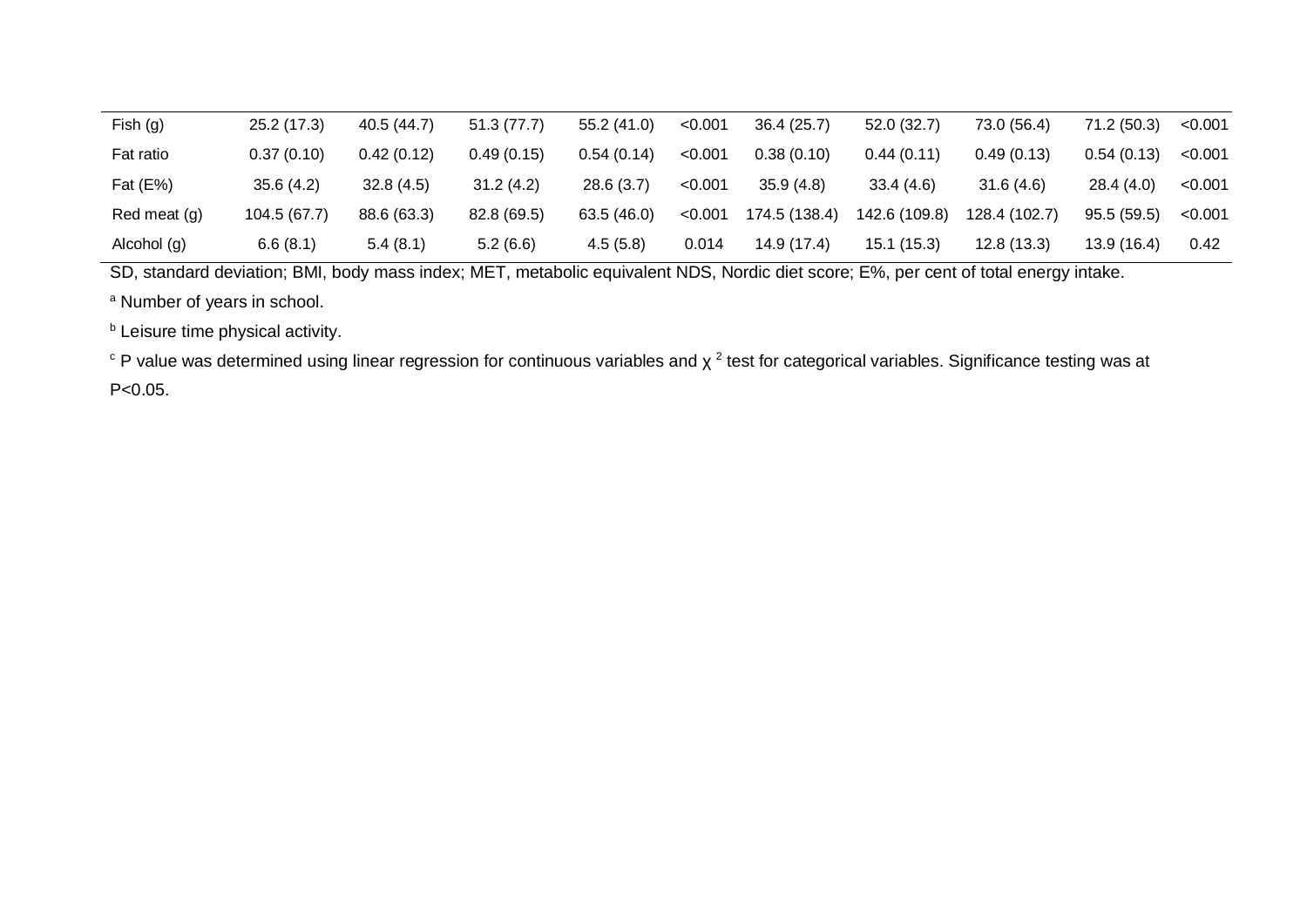| Nordic diet score quartiles |               |                |               |                |                                          |       |  |
|-----------------------------|---------------|----------------|---------------|----------------|------------------------------------------|-------|--|
|                             | $\mathbf{1}$  | $\overline{2}$ | 3             | $\overline{4}$ |                                          |       |  |
|                             | Mean (SD)     | Mean (SD)      | Mean (SD)     | Mean (SD)      | Regression coefficient (CI) <sup>a</sup> | P     |  |
| Women                       |               |                |               |                |                                          |       |  |
| Hand grip strength (N)      |               |                |               |                |                                          |       |  |
| Model 1 <sup>b</sup>        | 262.4 (67.3)  | 271.5 (67.2)   | 264.5 (61.8)  | 276.9 (69.6)   | $1.41(0.08 - 2.73)$                      | 0.037 |  |
| Model 2 <sup>c</sup>        | 262.5 (67.4)  | 272.1 (66.9)   | 264.2 (62.9)  | 276.7 (69.2)   | $1.44(0.04 - 2.84)$                      | 0.044 |  |
| Leg strength (N)            |               |                |               |                |                                          |       |  |
| Model 1 <sup>b</sup>        | 283.4 (82.4)  | 288.4 (82.4)   | 280.9 (74.1)  | 302.1 (79.8)   | $1.60(0.01 - 3.20)$                      | 0.049 |  |
| Model 2 <sup>c</sup>        | 283.3 (82.4)  | 287.8 (82.8)   | 280.8 (74.5)  | 303.3 (79.9)   | $1.83(0.14 - 3.51)$                      | 0.034 |  |
| Lean body mass (kg)         |               |                |               |                |                                          |       |  |
| Model 1 <sup>b</sup>        | 45.8(5.4)     | 46.7(5.5)      | 46.2(5.2)     | 45.8 (5.9)     | $0.03$ ( $-0.08 - 0.14$ )                | 0.59  |  |
| Model 2 <sup>c</sup>        | 45.8(4.4)     | 46.4 (4.9)     | 46.2 (4.4)    | 46.2 (4.8)     | $0.06$ ( $-0.04 - 0.16$ )                | 0.22  |  |
| Men                         |               |                |               |                |                                          |       |  |
| Hand grip strength (N)      |               |                |               |                |                                          |       |  |
| Model 1 <sup>b</sup>        | 511.8 (125.3) | 520.4 (105.3)  | 534.2 (126.6) | 497.2 (112.7)  | $0.18(-2.41 - 2.78)$                     | 0.89  |  |
| Model 2 <sup>c</sup>        | 509.2 (125.8) | 522.2 (104.8)  | 534.1 (126.1) | 499.1 (114.7)  | $0.57$ (-2.17-3.31)                      | 0.68  |  |
| Leg strength (N)            |               |                |               |                |                                          |       |  |
| Model 1 <sup>b</sup>        | 461.8 (112.7) | 460.2 (114.7)  | 464.4 (102.0) | 465.3 (107.3)  | $0.17$ (-2.23-2.58)                      | 0.89  |  |
| Model 2 <sup>c</sup>        | 462.4 (110.5) | 463.3 (111.0)  | 463.9 (102.1) | 460.8 (108.4)  | $-0.35$ $(-2.85 - 2.15)$                 | 0.78  |  |
|                             |               |                |               |                |                                          |       |  |

**Table 2.** Participants' muscle strength and mass according to the Nordic diet score quartiles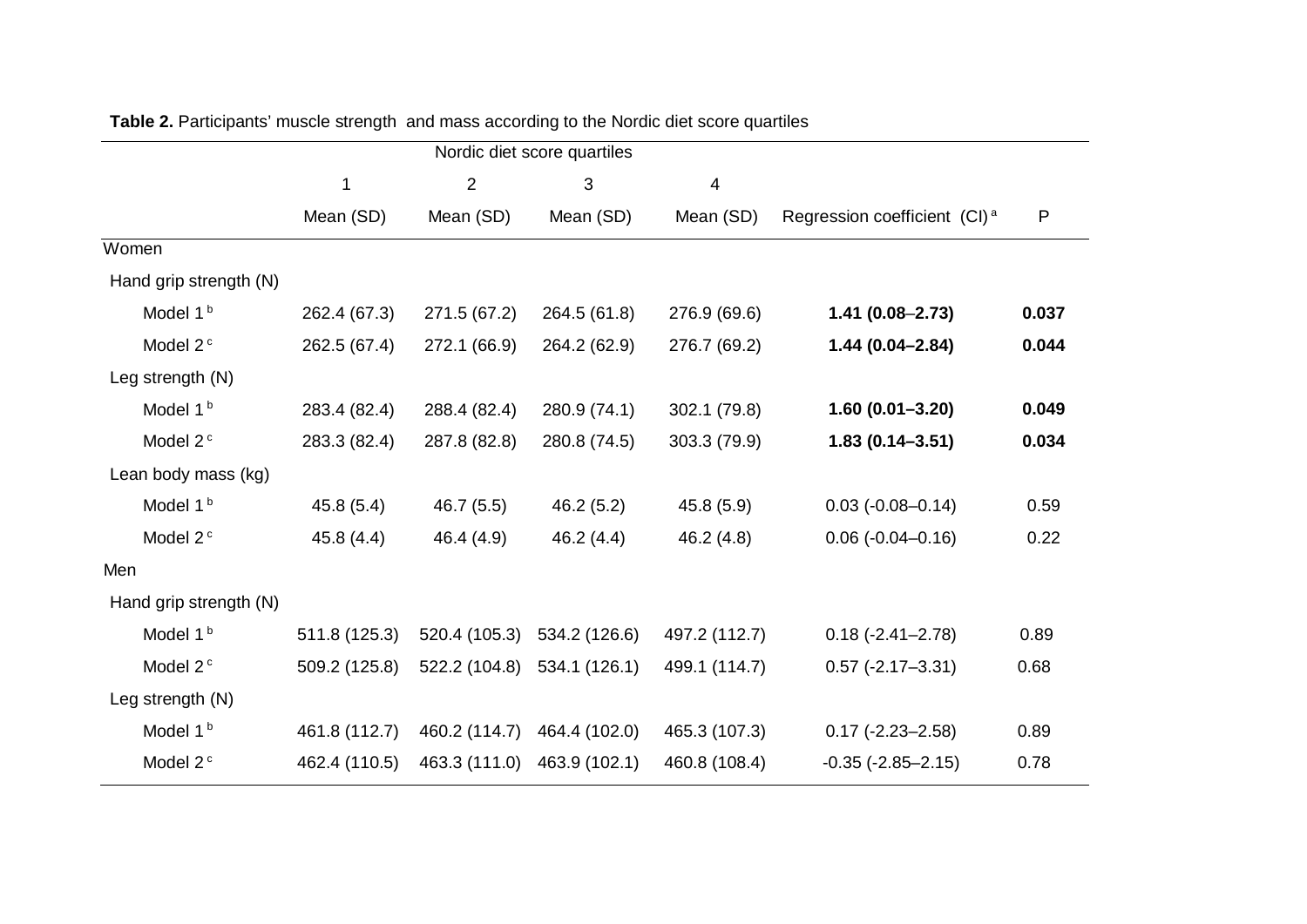| Lean body mass (kg)  |           |           |           |           |                       |      |
|----------------------|-----------|-----------|-----------|-----------|-----------------------|------|
| Model 1 <sup>b</sup> | 62.4(8.2) | 63.1(6.7) | 63.9(6.9) | 63.8(8.1) | $0.14(-0.03-0.31)$    | 0.10 |
| Model 2 <sup>c</sup> | 62.5(7.1) | 63.2(5.8) | 63.7(5.8) | 63.8(6.7) | $0.11 (-0.04 - 0.26)$ | 0.16 |

SD, standard deviation; CI, confidence interval

<sup>a</sup> Regression coefficient for change in muscle strength or mass for 1 point higher Nordic diet score, statistically significant associations (P<0.05) are bolded.

**b** Model 1: Adjusted for age and energy intake.

c Model 2: Adjusted for age, energy intake, body mass index, educational attainment, physical activity, and smoking status.